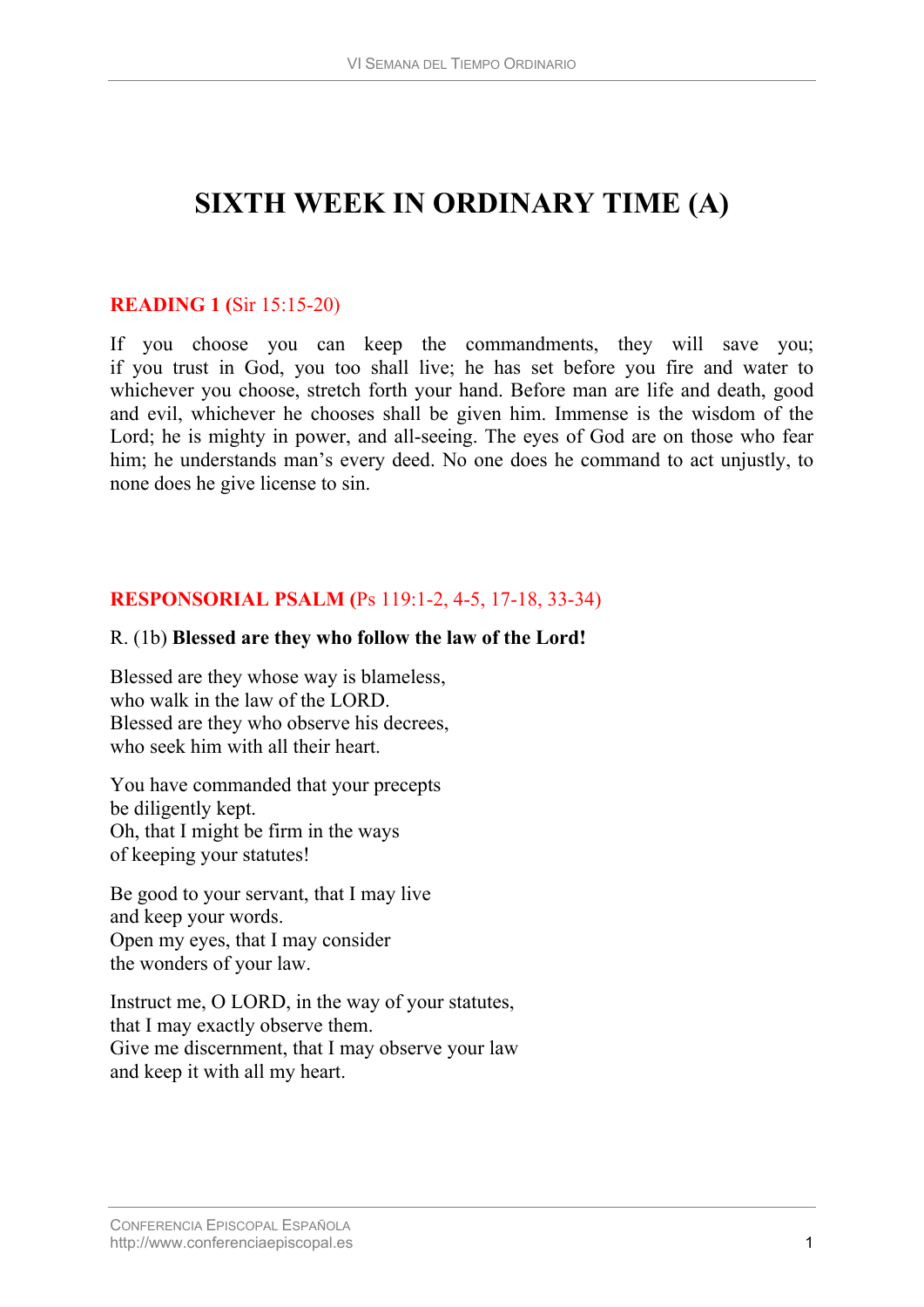# **READING 2 (**[1 Cor 2:6-10](http://www.usccb.org/nab/bible/1corinthians/1corinthians2.htm#v6))

Brothers and sisters: We speak a wisdom to those who are mature, not a wisdom of this age, nor of the rulers of this age who are passing away. Rather, we speak God's wisdom, mysterious, hidden, which God predetermined before the ages for our glory, and which none of the rulers of this age knew; for, if they had known it, they would not have crucified the Lord of glory. But as it is written: *What eye has not seen, and ear has not heard, and what has not entered the human heart, what God has prepared for those who love him,* this God has revealed to us through the Spirit.

For the Spirit scrutinizes everything, even the depths of God.

# **GOSPEL (**[Mt 5:17-37 or 5:20-22a, 27-28, 33-34a, 37](http://www.usccb.org/nab/bible/matthew/matthew5.htm#v17)**)**

Jesus said to his disciples: "Do not think that I have come to abolish the law or the prophets. I have come not to abolish but to fulfill. Amen, I say to you, until heaven and earth pass away, not the smallest letter or the smallest part of a letter will pass from the law, until all things have taken place. Therefore, whoever breaks one of the least of these commandments and teaches others to do so will be called least in the kingdom of heaven. But whoever obeys and teaches these commandments will be called greatest in the kingdom of heaven. I tell you, unless your righteousness surpasses that of the scribes and Pharisees, you will not enter the kingdom of heaven.

"You have heard that it was said to your ancestors, *You shall not kill; and whoever kills will be liable to judgment.* But I say to you, whoever is angry with brother will be liable to judgment; and whoever says to brother, 'Raqa,' will be answerable to the Sanhedrin; and whoever says, 'You fool,' will be liable to fiery Gehenna. Therefore, if you bring your gift to the altar, and there recall that your brother has anything against you, leave your gift there at the altar, go first and be reconciled with your brother, and then come and offer your gift. Settle with your opponent quickly while on the way to court. Otherwise your opponent will hand you over to the judge, and the judge will hand you over to the guard, and you will be thrown into prison. Amen, I say to you, you will not be released until you have paid the last penny.

"You have heard that it was said, *You shall not commit adultery.* But I say to you, everyone who looks at a woman with lust has already committed adultery with her in his heart. If your right eye causes you to sin, tear it out and throw it away. It is better for you to lose one of your members than to have your whole body thrown into Gehenna. And if your right hand causes you to sin, cut it off and throw it away. It is better for you to lose one of your members than to have your whole body go into Gehenna.

"It was also said, *Whoever divorces his wife must give her a bill of divorce.* But I say to you, whoever divorces his wife - unless the marriage is unlawful - causes her to commit adultery, and whoever marries a divorced woman commits adultery.